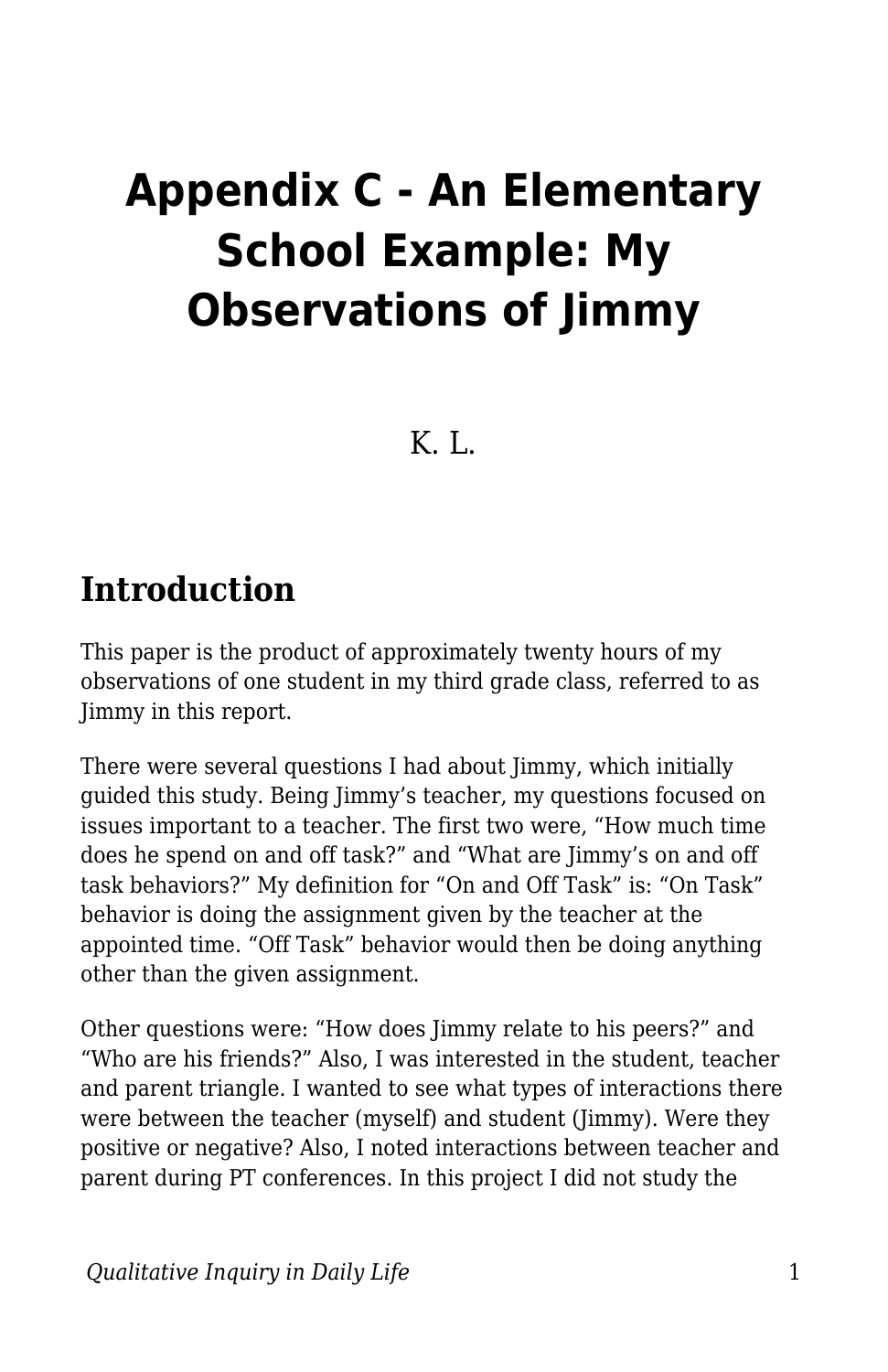interactions between student and parent. Finally, I wanted to get to know Jimmy better by discovering some of his likes, dislikes and views on school and home.

## JIMMY – A BREF DESCRIPTION

Jimmy is a 4′ 2″, blonde, eight year old. He has lived in the same intermountain state all of his eight years, with one move from a small suburb to another, which is where he lives now with has family. Jimmy is the oldest of four children. He is the only boy. His father is an office worker in the city, which is located approximately fifteen miles north of their home.

Jimmy can hardly be described as typical.

Jimmy's mother: "He's a – very different, (laughs) – I don't know – he comes up with some things sometimes. I told my friend, 'He's not dumb he's just different sometimes."'

Me: "He has a lot of real creative, different things you wouldn't even think of. He . . ."

Mrs. W. (Interrupts) "I don't know what he'll grow up to be."

Most of the time in school Jimmy displays a passive temperament, but in my interview with Jimmy he didn't describe himself as passive. I asked how he got along with his six year old sister.

Jimmy: "Let's see – we like to play. I get along with her. I used to be really mean to her and she used to be really mean to me, but I'm used to it now and she's used to it so we don't fight anymore."

Me: "That's good."

Jimmy: "Do you know what I do when I'm mad? I slam the door in my room and I throw shoes on the wall. I make noises on the door and my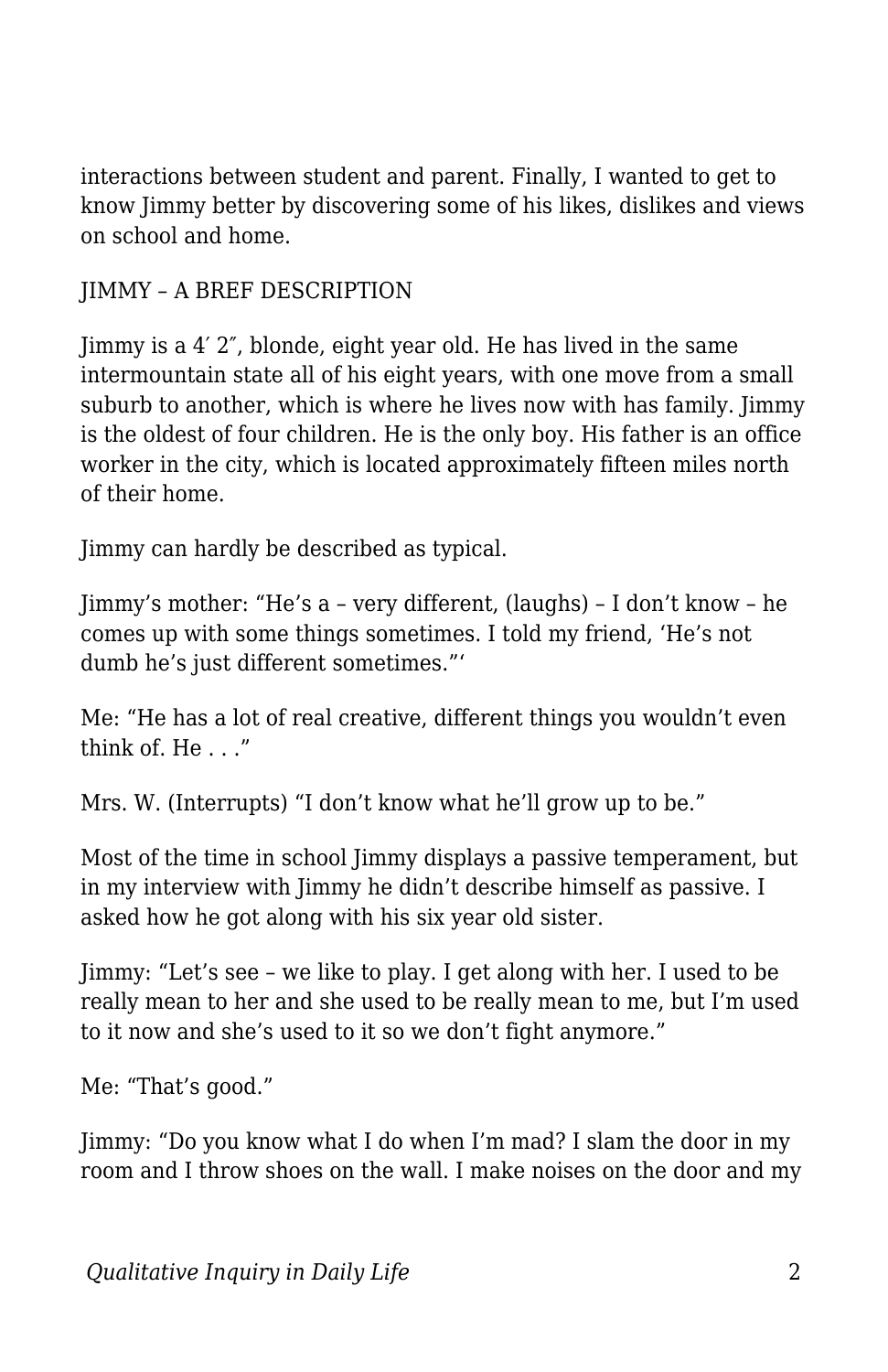dad starts to come and he gets mad."

When I asked him why he threw temper tantrums he said he didn't know, but he just didn't want to do anything else so he'd keep on slamming the door.

Jimmy has varied interests. When I asked what his most favorite thing to do was his reply was Cub Scouts' and video games. He is also interested In break dancing, space, and especially dinosaurs. His parents commented on his knowledge of dinosaurs.

Jimmy's father: "Two years ago he was after us to take him to Dinosaurland and he was the guide. He told us, 'Now this is a Brontosaurus and it lived back then and it was a plant eater and it was from this age' and everything. He knows everything about dinosaurs."

When I asked him If he knew a lot about dinosaurs, he very matter-offactly said, "Yeah I do." He said he very often has to correct the teachers because they don't know how to say the names correctly.

Jimmy is a smart boy. He usually does well on assignments if he gets them completed. His father mentioned that once you get him interested in something he really runs with it. It's getting his interest that's difficult sometimes.

Me: "What do you think about school?"

Jimmy: "It's kinda fun."

I was surprised when he said he liked math better than reading because he has a much harder time in math, but his reasoning made sense:

Jimmy: "Cause reading has more things and it's kinda longer."

This section is a very brief introduction to Jimmy. The remaining

*Qualitative Inquiry in Daily Life* 3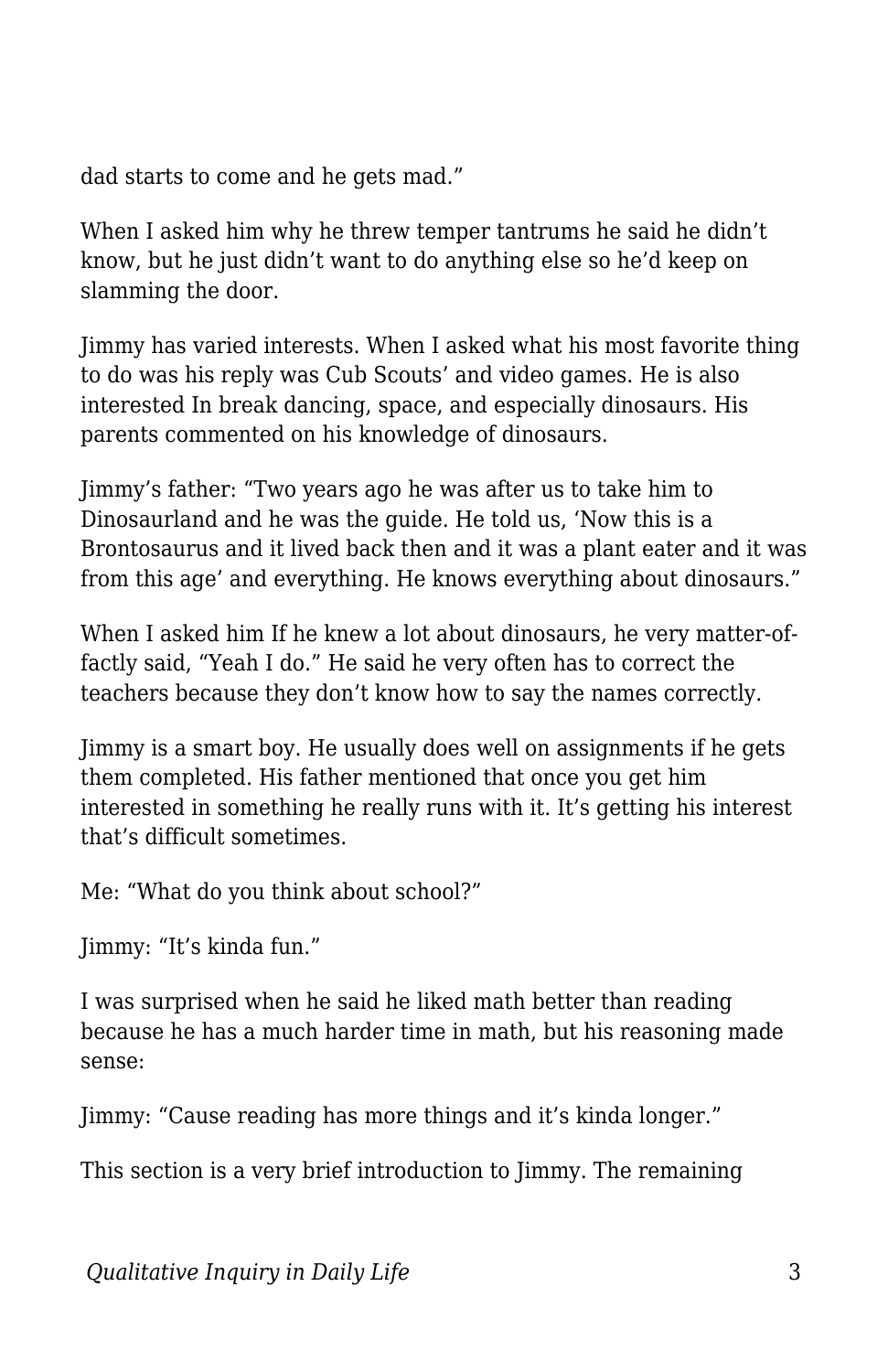pages of this report will give a more detailed and fuller description of him, his behaviors, interactions, and attitudes.

## **Setting and Classroom Procedures**

I am a third year teacher at Hillview (not the actual name) which is an elementary school located in a rural area thirteen miles south of the largest city in our state. This suburb of the state's capital is made up of middle and middle-upper class housing subdivisions and small farms. The suburbs are growing rapidly as more and more people move their residences away from the city, while maintaining jobs there.

The people of the community are generally very family-oriented. Thus, the job of teaching is easier than usual because the parents are very supportive. In a survey taken in my class I found that most of the students' fathers work in the city and most of their mothers are housewives. A predominantly Mormon community, the families participate in a lot of church-centered activities here.

There are currently just over 700 students enrolled at Hillview Elementary. The school was built in 1963 with self-contained classrooms. In the late 60's the district decided to adopt an open classroom concept, which was the latest trend in California at the time. Therefore, in 1971 an open pod area was added to Hillview Elementary. The self-contained classrooms were used by grades kindergarten through third and the pod area housed the fourth through sixth grades. This arrangement lasted until the district created the Middle School for the sixth through eighth grades. The growing elementary school then put grades three through five into the pod area.

The pod is a big open area. The Media Center is in the middle with the third grade to the north, fifth grade to the west and fourth grade to the south. Gradually the district is deciding that the open classrooms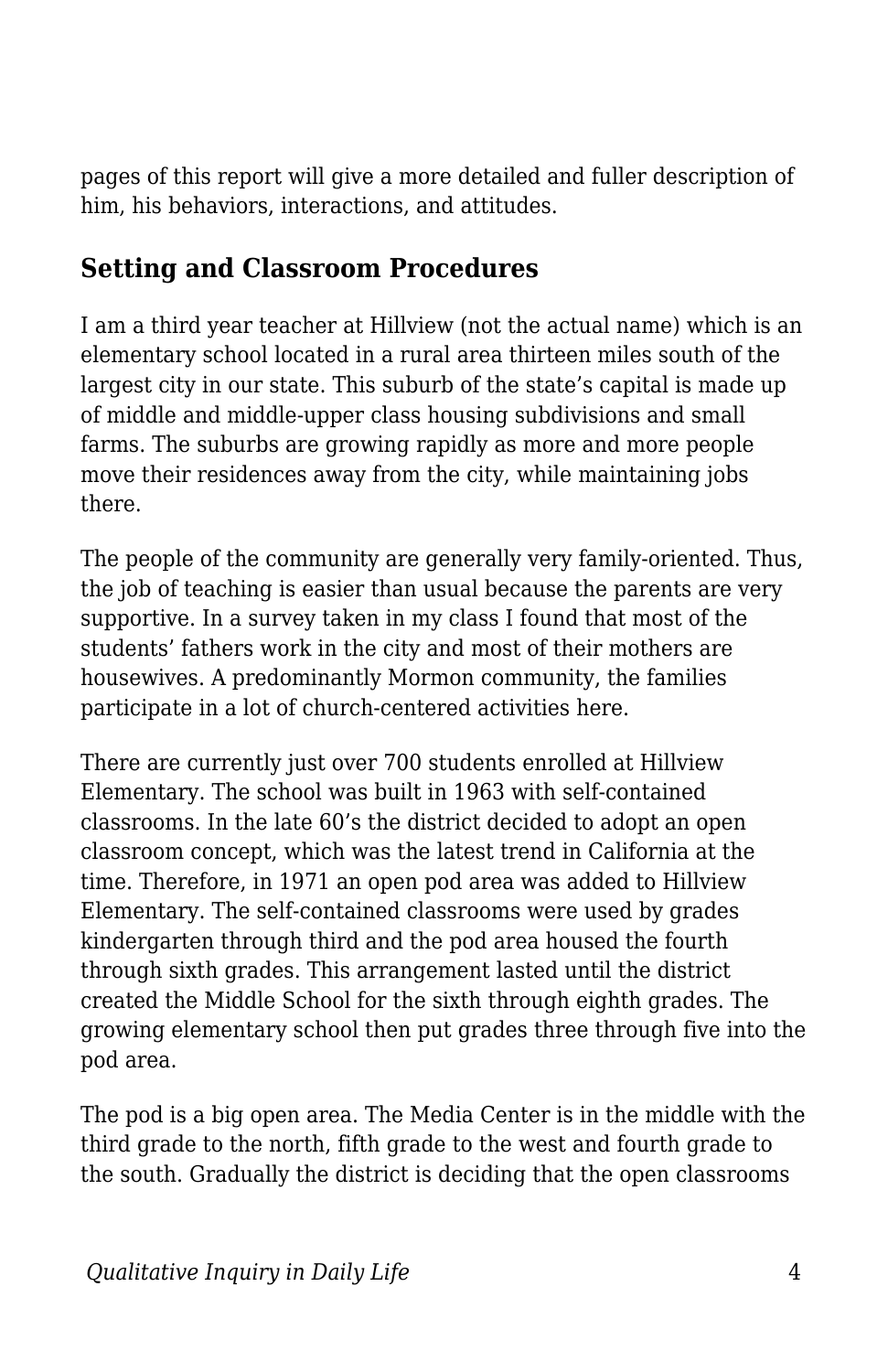do not work. The open school philosophies of team teaching and sharing ideas are still the goals of the district; but now some walls are being put in. Two years ago, walls were put up to separate the fourth grade, fifth grade and the Media Center from each other. The third grade is still open to the Media Center, but this will be remedied as soon as the district allots the necessary funds. The walls were erected to cut down on the distracting noise levels between grades. The walls have almost eliminated the problem.

Each grade's area is made up of an open space from which three rooms branch off. My classroom is the middle room. It has a front wall and two side walls but no back wall. It is open to the other two third grade classrooms. Mrs. C. is on the right and Mrs. J. is on the left. The chalkboard fills up the entire front (north) with brown Alphabet Cards above it and colorful turkeys, made out of paper bags and colored construction paper, stapled on the wall under the chalkboard and down the sides of it to liven up the dull green board during the Thanksgiving season.